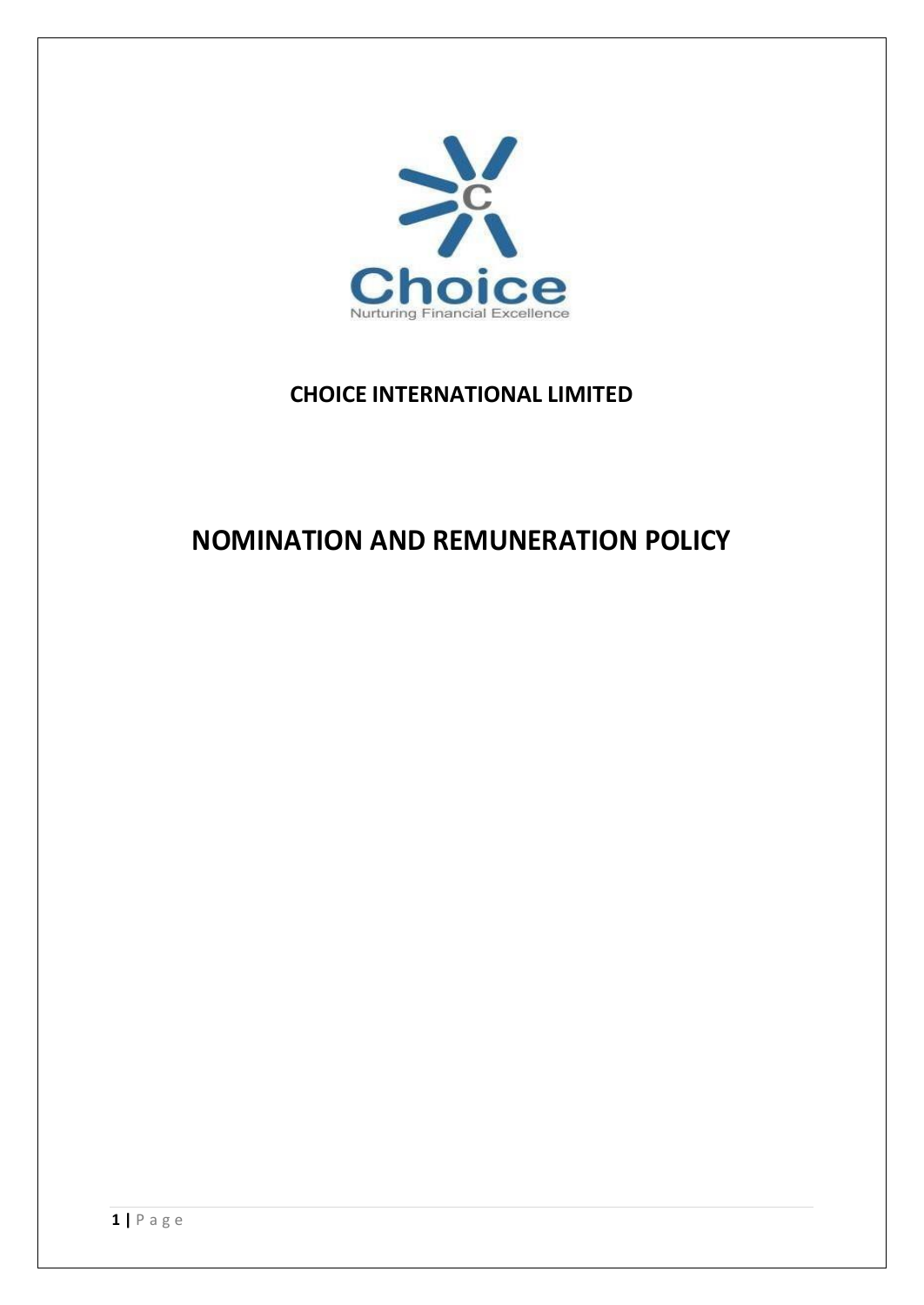

# **1. Introduction:**

In terms of Section 178 of the Companies Act, 2013 and Regulation 19 of the SEBI (Listing Obligations and Disclosure Requirements) Regulations, 2015, entered into by the Company, as amended from time to time, this policy has been formulated by the Nomination and Remuneration Committee of the Company and approved by the Board of Directors.

This policy shall act as a guideline for determining, inter-alia, qualifications, positive attributes and independence of a Director, matters relating to the remuneration, appointment, removal and evaluation of performance of the Directors, Key Managerial Personnel, Senior Management and other employees.

# **2. Role of Committee:**

The role of the Committee shall be:

- a) To formulate the criteria for determining qualifications, positive attributes and independence of a director and recommend to the Board a policy, relating to the remuneration of the directors, key managerial personnel and other employees;
- b) Formulation of criteria for evaluation of Independent Directors and the Board;
- c) Identifying persons who are qualified to become directors and who may be appointed in senior management in accordance with the criteria laid down, and recommend to the Board their appointment and removal;
- d) To guide the Board in relation to appointment and removal of Directors, Key Managerial Personnel and Senior Management;
- e) To evaluate the performance of the members of the Board and provide necessary report to the Board for further evaluation of the Board;
- f) To recommend to the Board on Remuneration payable to the Directors, Key Managerial Personnel and Senior Management;
- g) To provide to Key Managerial Personnel and Senior Management reward linked directly to their effort, performance, dedication and achievement relating to the Company's operations;
- h) Devise a policy on Board diversity;
- i) Develop a succession plan for the Board and to regularly review the plan;
- j) Carry out any other function as is mandated by the Board from time to time and/or enforced by any statutory notification, amendment or modification, as may be applicable.
- k) Whether to extend or continue the term of appointment of the independent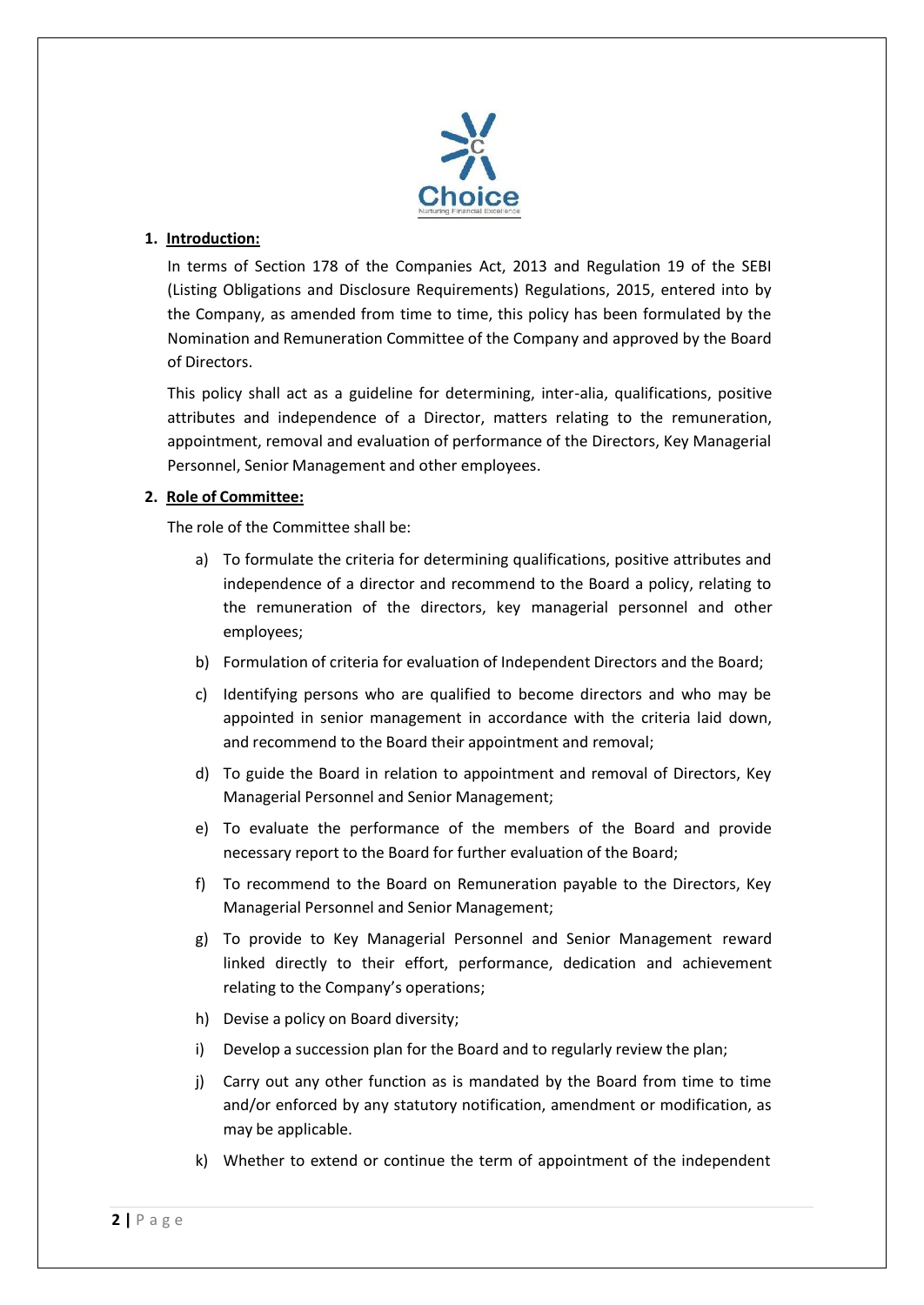director, on the basis of the report of performance evaluation of independent directors.

# **3. Definition:**

- a) **Act** means the Companies Act, 2013 and Rules framed thereunder, as amended from time to time.
- b) **Board** means Board of Directors of the Company.
- c) **Company** means "CHOICE INTERNATIONAL LIMITED"
- d) **Directors** mean Directors of the Company
- e) **Key Managerial Personnel** means
	- i. Chief Executive Officer or the Managing Director or the Manager;
	- ii. Whole-time director;
	- iii. Chief Financial Officer
	- iv. Company Secretary; and
	- v. Such other officer(s) as may be prescribe
- f) **Committee** means Remuneration and Nomination Committee of Board of Directors of the Company, constituted in accordance with the provisions of Section 178 of the Companies Act, 2013 and the Listing Agreement.
- g) **Senior Management** shall mean officers/personnel of the listed entity who are members of its core management team excluding board of directors and normally this shall comprise all members of management one level below the chief executive officer/managing director/whole time director/manager (including chief executive officer/manager, in case they are not part of the board) and shall specifically include Company Secretary and Chief Financial Officer.
- h) **Ministry** means the Ministry of Corporate Affairs.
- i) **Independent Director** means a director referred to in Section 149 (6) of the Companies Act, 2013.
- j) **Policy** means Nomination and Remuneration policy.
- k) **Remuneration** means any money or its equivalent given or passed to any person for services rendered by him and includes perquisites as defined under the Income-tax Act, 1961.
- l) **Regulation** refers to and comprise of Companies Act, 2013, The Companies (Meeting of Board and its Powers) Rules, 2014, The Companies (Appointment and Qualification of Directors) Rules, 2014, The Companies (Appointment and Remuneration of Managerial Personnel) Rules, 2014, SEBI (Listing Obligations and Disclosure Requirements) Regulations, 2015 and such other rules and provisions as applicable to the matters dealt in by this Policy.

# **4. Interpretation:**

Terms that have not been defined in this Policy shall have the same meaning assigned to them in the Act, SEBI (Listing Obligations and Disclosure Requirements) Regulations, 2015 and/or any other Regulation(s) as amended from time to time.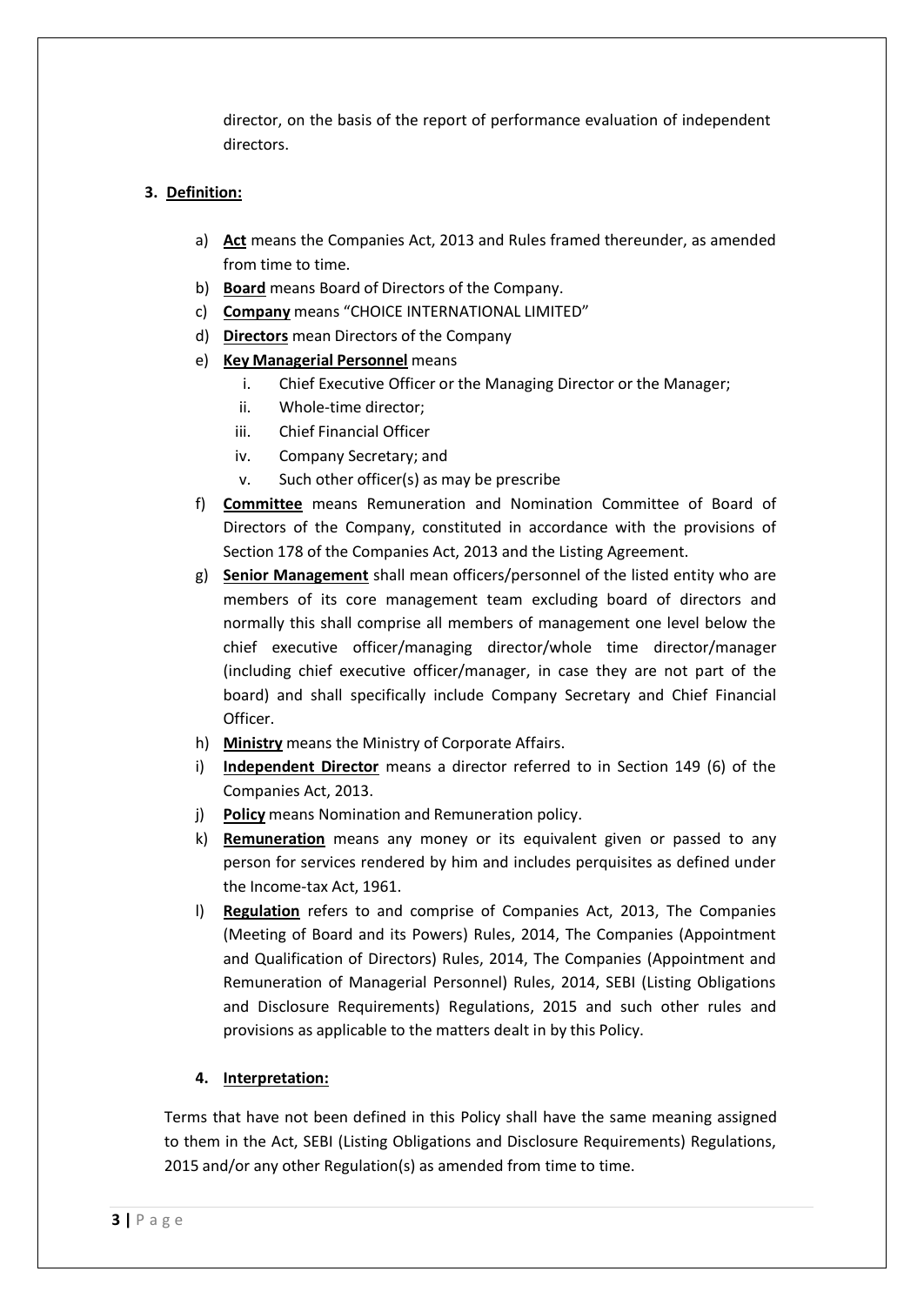# **5. Applicability:**

This Policy is applicable to:

- i. Directors viz. Executive, Non-executive and Independent;
- ii. Key Managerial Personnel;
- iii. Senior Management Personnel;
- iv. Other Employees of the Company.

This Remuneration Policy shall also apply to all future / continuing employment/ engagement(s) with the Company. In other respects, the Remuneration Policy shall be of guidance for the Board. Any departure from the policy shall be recorded and reasoned in the Committee and Board meeting minutes.

# **6. Objective of the Policy:**

The policy is framed with the objective(s):

- i. That the level and composition of remuneration is reasonable and sufficient to attract, retain and motivate directors of the quality required to run the Company successfully.
- ii. That the relationship of remuneration to performance is clear and meets appropriate performance benchmark.
- iii. Remuneration to directors, key managerial personnel and senior management involves a balance between fixed and incentive pay reflecting short and longterm performance objectives appropriate to the working of the company and its goals.

# **7. Composition of Committee, Chairman, and Secretary:**

- i. The Committee shall consist of at least 3 members and all members of the Committee shall be non -Executive Directors out of which at least fifty percent of the directors shall be independent directors;
- ii. Secretary to the Board of Directors of the Company shall act as Secretary to the Committee;
- iii. Chairman of the Committee shall be an Independent Director;
- iv. Chairperson of the Company may be appointed as a member of the Committee but shall not Chair the Committee;
- v. In the absence of the Chairman, the members of the Committee present at the meeting shall choose one amongst them to act as Chairman;

# **8. Frequency of Meetings:**

As per regulation 3(A) of SEBI (LODR) Regulation 2015, the nomination and remuneration committee shall meet at least once in a year.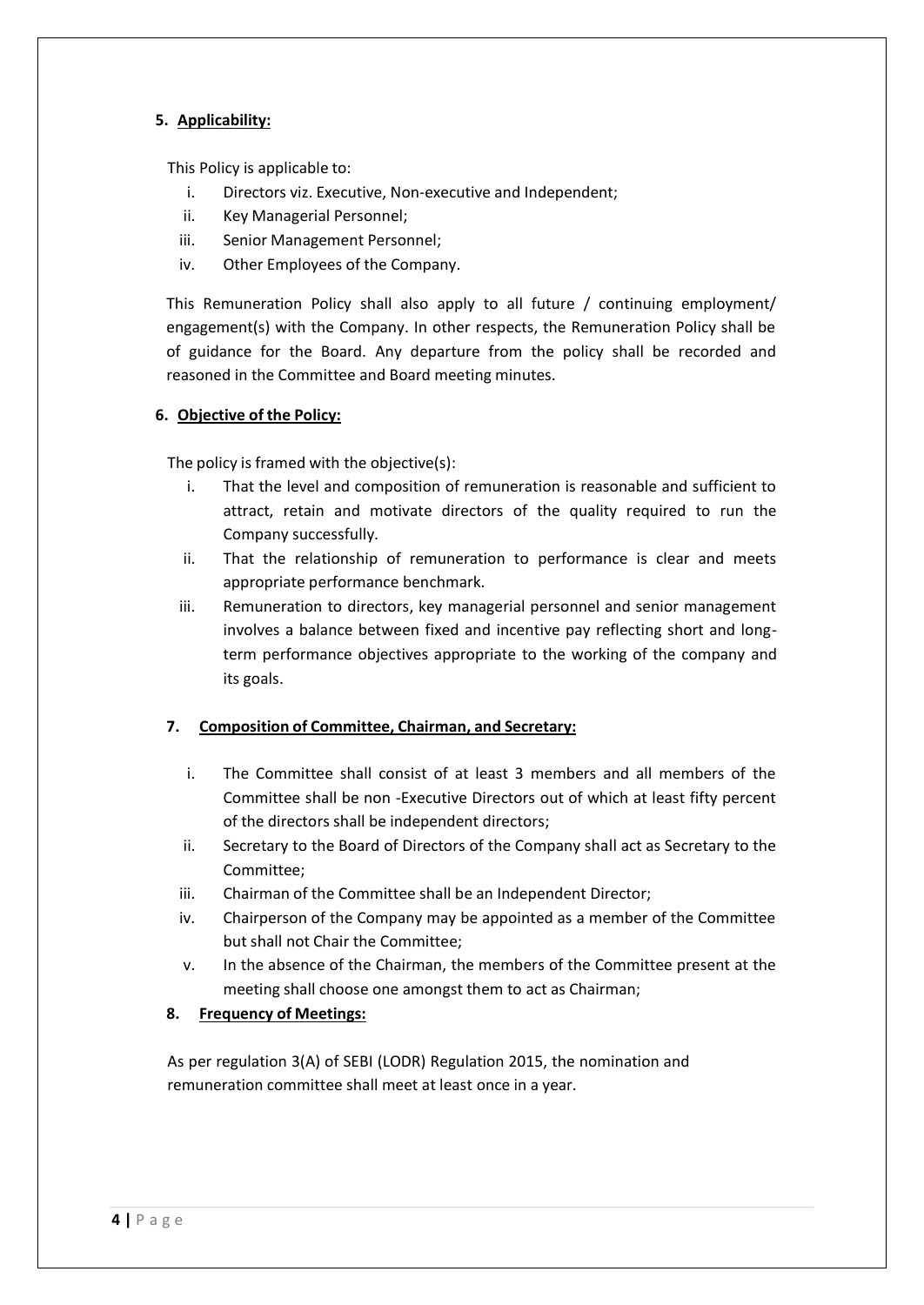# **9. Committee Members Interests:**

- i. A member of the Committee is not entitled to be present when his or her own remuneration is discussed at a meeting or when his or her performance is being evaluated;
- ii. The Committee may invite such executives, as it considers appropriate, to be present at the meetings of the Committee.

# **10. Voting:**

- i. Matters arising for determination at Committee meetings shall be decided by a majority of votes of Members present and voting and any such decision shall for all purposes be deemed a decision of the Committee;
- ii. In the case of equality of votes, the Chairman of the meeting will have a casting vote.

# **11. Appointment and Removal of Director, KMP and Senior Management:**

# **Appointment Criteria and qualifications:**

- i. The Committee shall identify and ascertain the integrity, qualification, expertise and experience of the person for appointment as Director, KMP or at Senior Management level and recommend to the Board his / her appointment.
- ii. A person should possess adequate qualification, expertise and experience for the position he / she is considered for appointment. The Committee has discretion to decide whether qualification, expertise and experience possessed by a person are sufficient / satisfactory for the concerned position.
- iii. The Company shall not appoint or continue the employment of any person as Managing Director/Whole-time Director/Manager who has attained the age of (70) seventy years. Provided that the term of the person holding this position may be extended beyond the age of seventy years with the approval of shareholders by passing a special resolution based on the explanatory statement annexed to the notice for such motion indicating the justification for extension of appointment beyond seventy years.
- iv. The Company shall take a prior approval of the Members by way of a Special Resolution for appointment / continuation of appointment of any Non-Executive Director who has attained the age of 75 (Seventy Five) years.
- v. Appointment of Independent Directors is subject to compliance of provisions of Section 149 of the Act, read with Schedule IV and Rules thereunder.

# **Term/Tenure:**

**i. Managing Director/Whole-time Director/Manager (Managerial Person)/ Independent Director:**

The Term / Tenure of the Directors shall be governed as per provisions of the Act, and rules made thereunder as amended from time to time.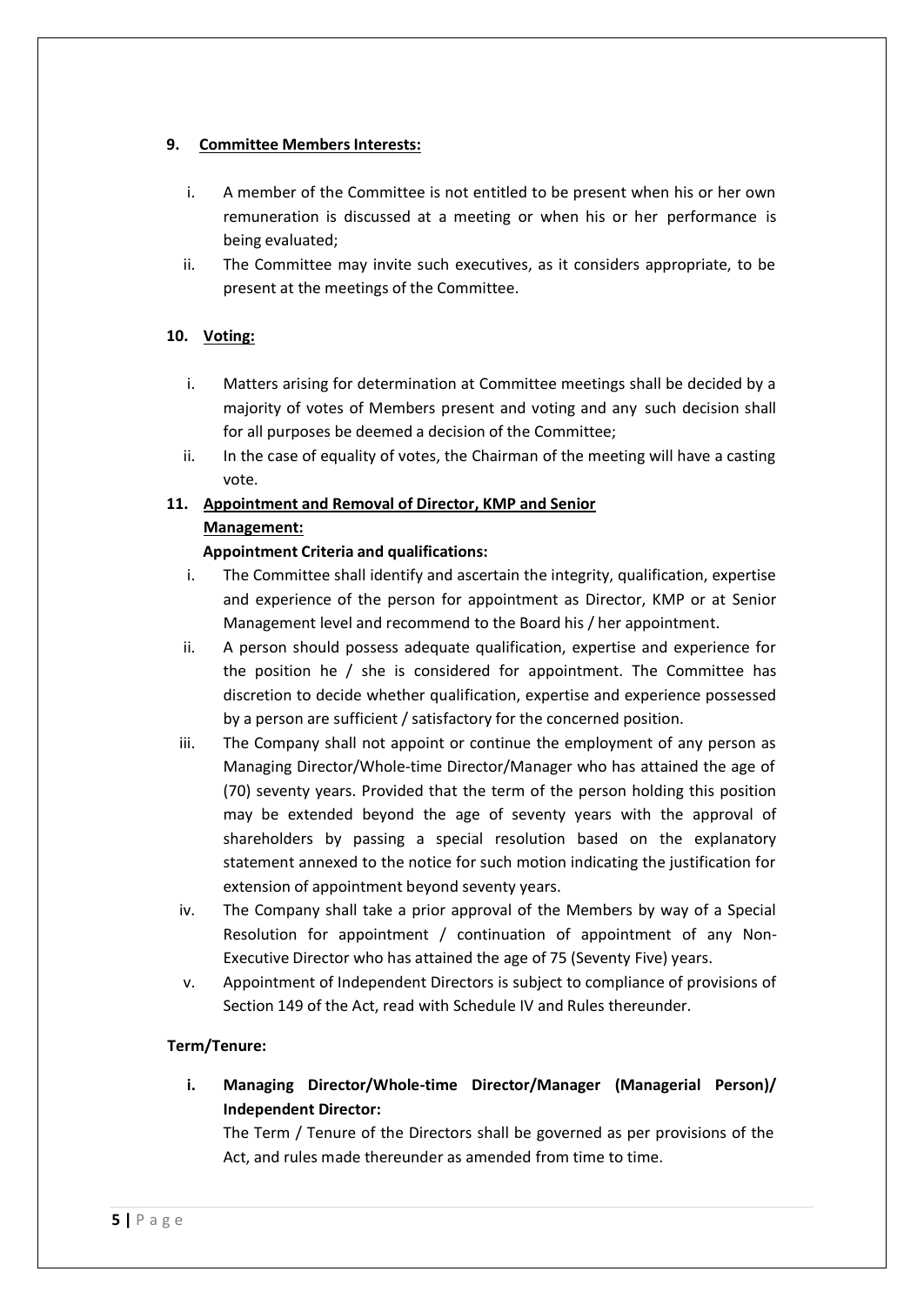#### **ii. Independent Director:**

- a) An Independent Director may hold office for a term up to five consecutive years on the Board of the Company and will be eligible for re-appointment on passing of a special resolution by the Company and disclosure of such appointment in the Board's report.
- b) No Independent Director shall hold office for more than two consecutive terms, but such Independent Director shall be eligible for appointment after expiry of three years of ceasing to become an Independent Director. Provided that an Independent Director shall not, during the said period of three years, be appointed in or be associated with the Company in any other capacity, either directly or indirectly.
- c) At the time of appointment of Independent Director it should be ensured that number of Boards on which such Independent Director Serves is restricted to (7) seven listed companies as an Independent Director and three listed companies as an Independent Director in case such person is serving as a Whole-time Director of a listed company.

#### **Evaluation:**

The Committee shall carry out evaluation of performance of every Director, KMP and Senior Management at regular interval (yearly).

# **Criteria for evaluation of Independent Director and the Board:**

Following are the Criteria for evaluation of performance of Independent Directors and the Board:

- i. **Executive Director:** The Executive Directors shall be evaluated on the basis of targets / Criteria given to executive Directors by the Board from time to time.
- ii. **Non-Executive Director:** The Non-Executive Directors shall be evaluated on the basis of the following criteria i.e.

Whether they:

- a) act objectively and constructively while exercising their duties;
- b) exercise their responsibilities in a bona fide manner in the interest of the company;
- c) devote sufficient time and attention to their professional obligations for informed and balanced decision making;
- d) do not abuse their position to the detriment of the company or its shareholders or for the purpose of gaining direct or indirect personal advantage or advantage for any associated person;
- e) refrain from any action that would lead to loss of his independence;
- f) inform the Board immediately when they lose their independence;
- g) assist the company in implementing the best corporate governance practices;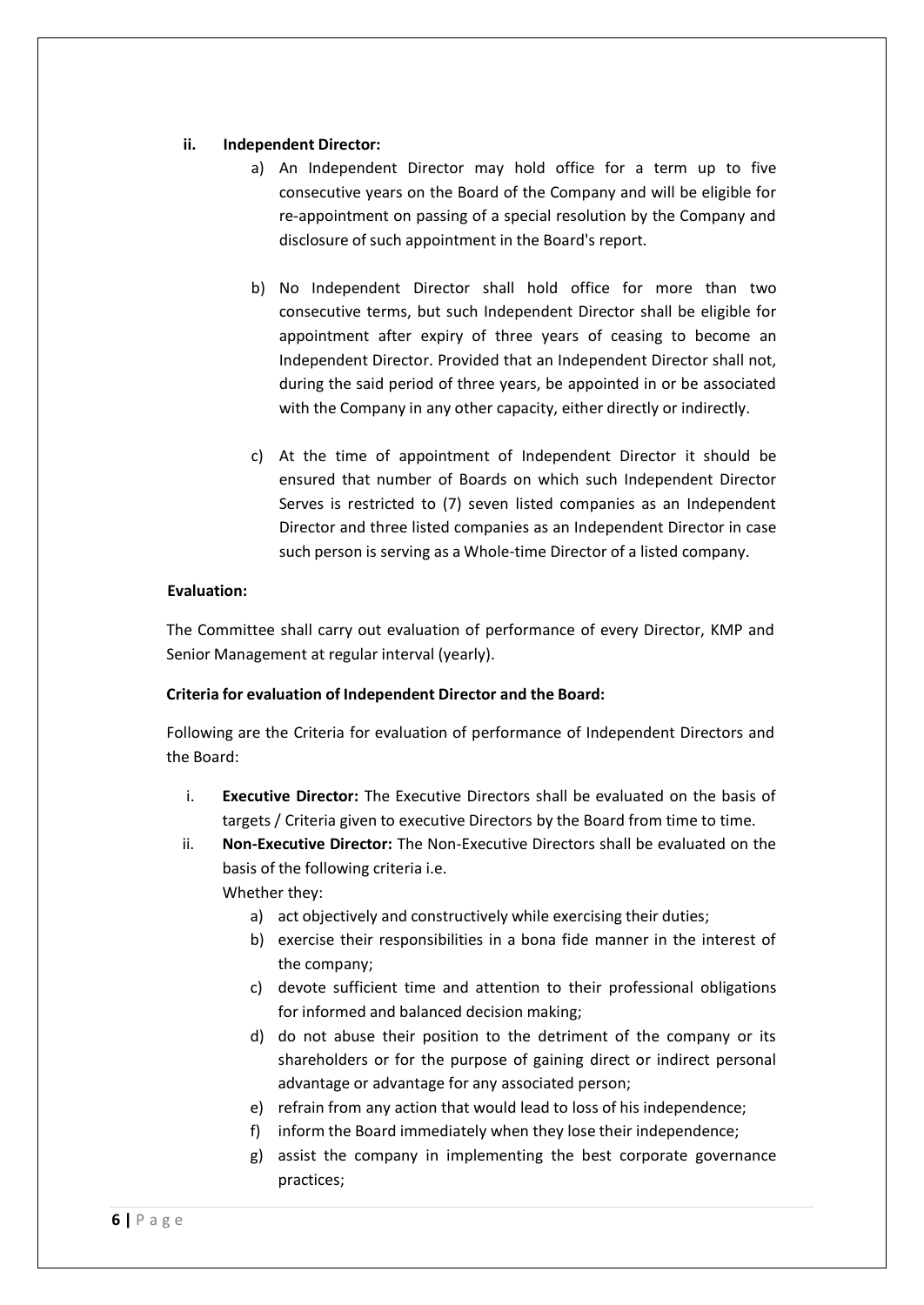- h) strive to attend all meetings of the Board of Directors and the Committees;
- i) participate constructively and actively in the committees of the Board in which they are chairpersons or members;
- j) strive to attend the general meetings of the company;
- k) keep themselves well informed about the company and the external environment in which it operates;
- l) do not to unfairly obstruct the functioning of an otherwise proper Board or Committee of the Board;
- m) Moderate and arbitrate in the interest of the company as a whole, in situations of conflict between management and shareholder's interest;
- n) Abide by Company's Memorandum and Articles of Association, company's policies and procedures including code of conduct, insider trading guidelines etc.

#### **Removal:**

Due to reasons for any disqualifications mentioned in the Act, rules made thereunder or under any other applicable Act, rules and regulations, the Committee may recommend, to the Board with reasons recorded in writing, removal of a Director, KMP or Senior Management subject to the provisions and compliance of the said Act, rules and regulations.

#### **Retirement:**

The Director, KMP and Senior Management shall retire as per the applicable provisions of the Act, and the prevailing policy of the Company. The Board will have the discretion to retain the Director, KMP, Senior Management in the same position / remuneration or otherwise even after attaining the retirement age, for the benefit of the Company subject to compliance of relevant provisions of the Act and the Rules, wherever applicable.

# **12. Matters relating to the remuneration, perquisites for the Whole-time Director, KMP and Senior Management Personnel**

- i. The remuneration/compensation/ profit-linked commission etc. to the Whole Time Director, Director and Independent Directors will be determined by the Committee and recommended to the Board for approval.
- ii. Increments to the existing remuneration/ compensation structure shall be approved by the Committee.
- iii. Where any insurance is taken by the Company on behalf of its Whole-time Director, Chief Executive Officer, Chief Financial Officer or Company Secretary for indemnifying any of them against any liability, in respect of any negligence, default, misfeasance, breach of duty or breach of trust for which they may be guilty in relation to the company, the premium paid on such insurance shall not be treated as part of the remuneration payable to any such personnel.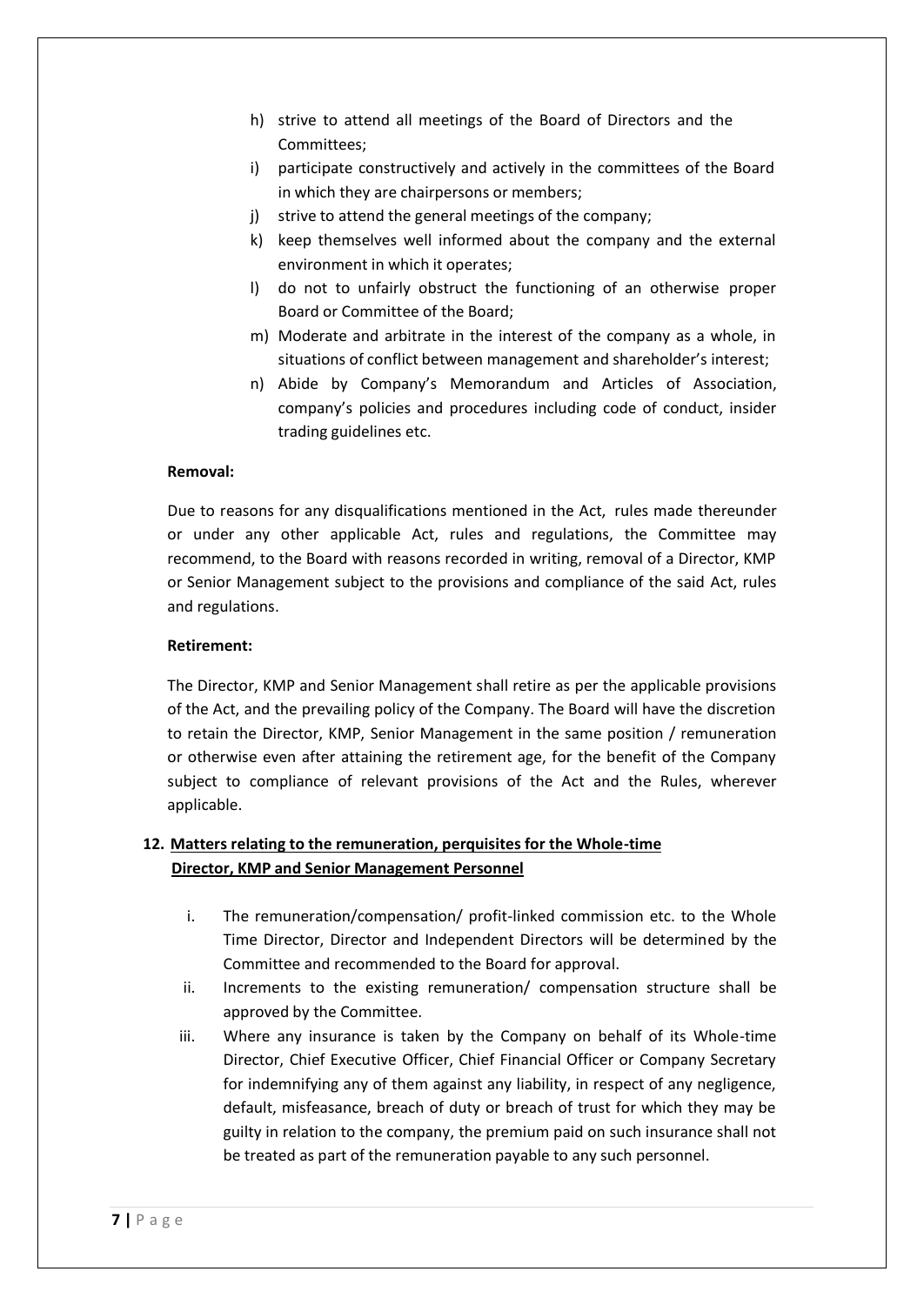# **Remuneration to the Whole Time Director/Managing Director/Executive Director**

The Whole Time Director/Managing Director shall be eligible for remuneration as may be approved by the Shareholders of the Company on the recommendation of the Committee and the Board of Directors. The break-up of the pay scale, performance bonus, and quantum of perquisites including employer's contribution to P.F, pension scheme, medical expenses, club fees etc shall be decided and approved by the Board on the recommendation of the Committee and shall be within the overall remuneration approved by the shareholders.

#### **Remuneration to Non- Executive/ Independent**

#### **Director:**

#### **Remuneration / Profit Linked Commission:**

The fixed Remuneration / profit linked Commission shall be in accordance with the statutory provisions of the Companies Act, 2013 and the rules made thereunder for the time being in force.

#### **Sitting Fees:**

The Non-Executive Independent Director may receive remuneration by way of fees for attending meetings of Board or Committee thereof. Provided that the amount of such fees shall not exceed the maximum amount as provided in the Companies Act, 2013 per meeting of the Board or Committee or such amount as may be prescribed by the Central Government from time to time and the quantum of Sitting fees will be determined as per the recommendation of Nomination & Remuneration Committee and approved by the Board of Directors of the Company.

#### **Stock Options:**

Pursuant to the provisions of the Act, an Independent Director shall not be entitled to any stock option of the Company.

#### **Remuneration to Senior Management Personnel:**

The Senior Management Personnel of the Company shall be paid monthly remuneration as per the Company's HR policies and as may be approved by the Committee. The break-up of the pay scale and quantum of perquisites including employer's contribution to P.F, pension scheme, medical expenses, club fees etc. as per the Company's HR policies.

**Minimum Remuneration:** If, in any financial year, the Company has no profits or its profits are inadequate, the Company shall pay remuneration to its Managing Director / Whole-time / Executive Director in accordance with the provisions of Section 197 of the Act and Schedule V to the Act.